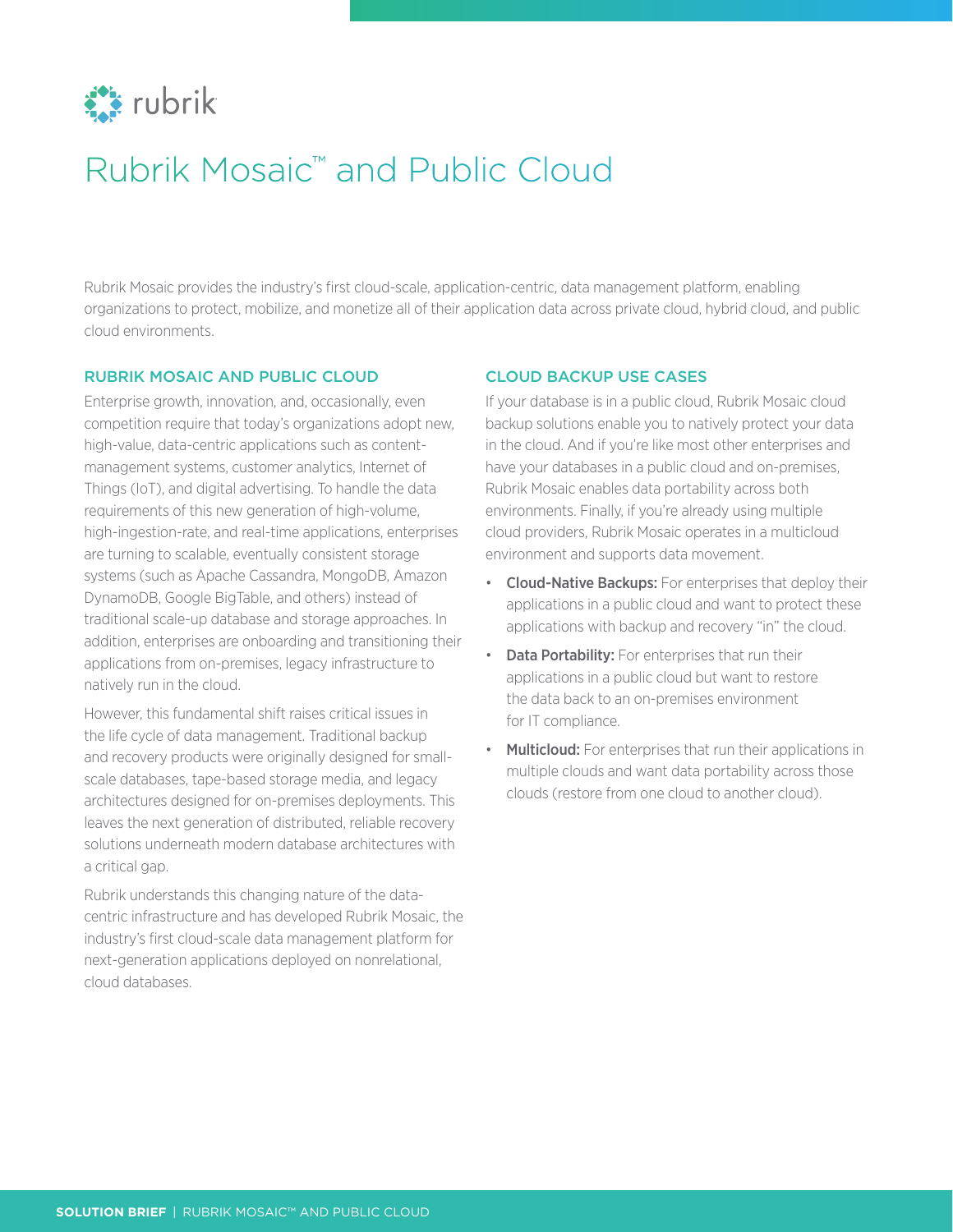#### RUBRIK MOSAIC FEATURES

Rubrik Mosaic provides scalable backup, one-click recovery, industry-first semantic deduplication and a software-only scale-out platform for next-generation databases such as Apache Cassandra, DataStax Entrprise and MongoDB.

- Scale-Out Software: Rubrik Mosaic is built to scale out horizontally to ensure high availability of data protection infrastructure as well as an increase in performance (recovery point objective [RPO] and recovery time objective [RTO]) to meet the growing application needs. You can deploy Rubrik Mosaic in a single-node or three-node configuration.
- Scalable Versioning: Rubrik Mosaic allows enterprises to protect their scale-out databases (such as Apache Cassandra, DataStax Enterprise, and MongoDB) at any point-in-time and recover the data in the event of data loss or to refresh their Test/Dev clusters.
- Reliable Recovery: Orchestrated and reliable recovery enables enterprises to restore database tables from a point-in-time version to a running database, which could be of a different topology than the original source cluster. Recovery operations are repair-free, allowing you to satisfy a low RTO.
- Semantic Deduplication: Rubrik Mosaic software brings industry-first semantic deduplication, which disrupts the traditional notion of block-level deduplication by providing space-efficient backups for scale-out databases. This is achieved by comparing and reducing semantic equivalents of data spread across a database cluster, resulting in up to 70% reduction in storage costs.

## REFERENCE DEPLOYMENT

The diagram that follows shows Rubrik Mosaic protecting next-generation databases in a public cloud environment such as Amazon Web Services (AWS) or Google Cloud Platform.